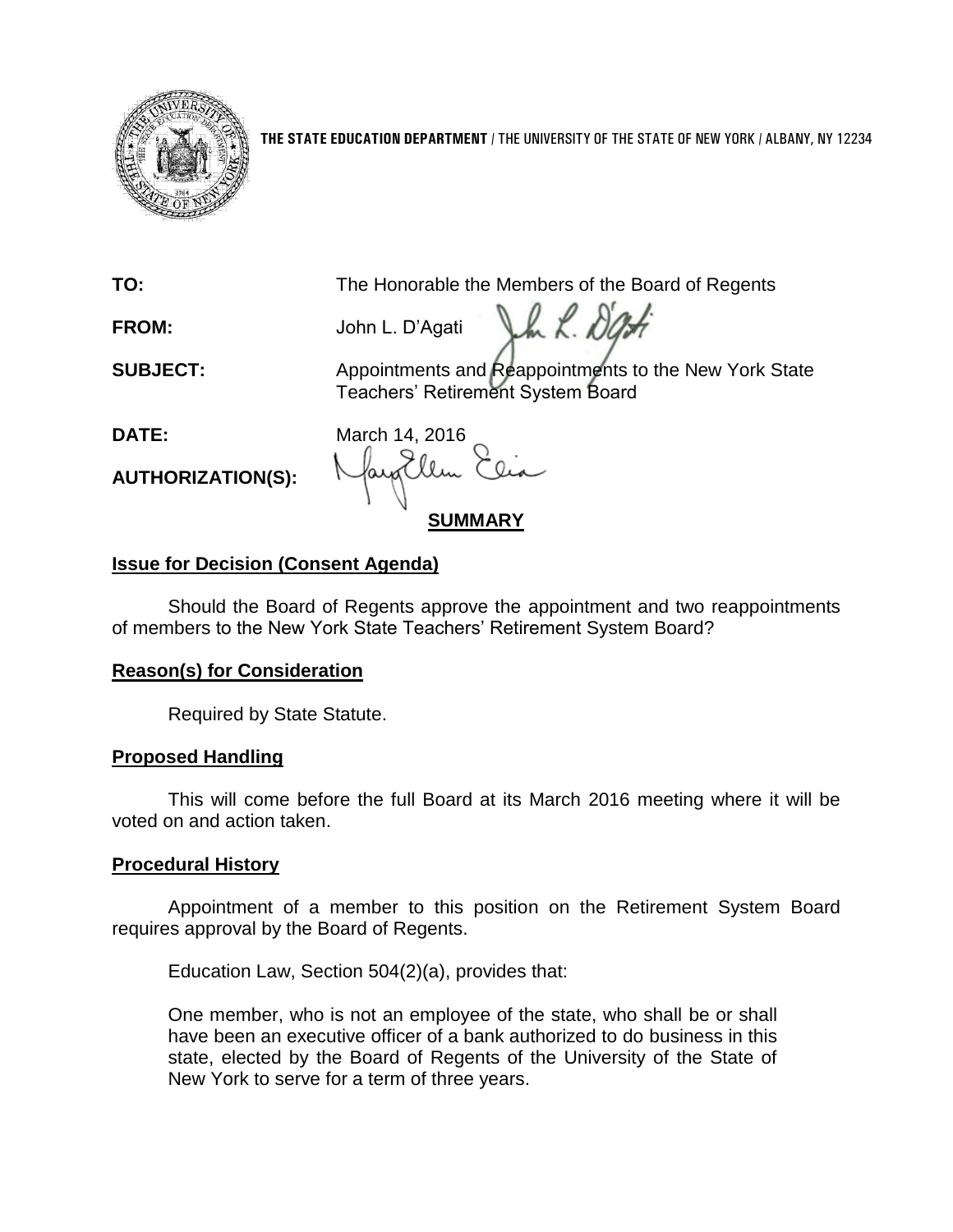The Teachers' Retirement System Board recommends the reappointment of Daniel J. Hogarty, Jr., whose term expires on May 1, 2016, as that member.

Education Law, Section 504(2)(b), provides that:

Two members who are not employees of the state, each of whom shall be or shall have been a trustee or member of the board of education of a school district in this state, and at least one of whom shall be or shall have been an executive officer of an insurance company, elected by the Board of Regents of The University of the State of New York to serve for a term of three years, from a list of five or more persons having broad experience and ability in the fields of finance and investment to be presented to the Regents by the board of directors of the New York State School Boards Association, Inc.

In accordance with Education Law, the New York State School Boards Association forwarded the names of 10 individuals it considered for appointment. From among those candidates the New York State School Boards Association recommends for reappointment and appointment, Mr. Michael J. Masse, whose term expires on June 30, 2016 and Mr. Stephen P. Feehan to the two board positions. Appointment to these positions on the Retirement System Board requires approval of by the Board of Regents.

## **Background Information**

Reappointment under Education Law Section 504(2)(a):

Daniel J. Hogarty, Jr. is the retired President and CEO of The Troy Savings Bank and The Troy Financial Corp., and is currently President and Director of the Troy Savings Bank Charitable Foundation and The Troy Savings Bank Music Hall Foundation. Currently, he chairs the Teachers' Retirement System Board's Investment Committee. Mr. Hogarty was first appointed to the State Teachers' Retirement System Board in 2005. His resume is attached.

Reappointment and appointment under Education Law Section 504(2)(b):

Michael J. Masse is the Senior Vice President of Government and Institutional Banking at HSBC Bank USA. Currently, he chairs the Teachers' Retirement System Board's Audit Committee. Mr. Masse is a past member and president of the Board of Education of Fayetteville-Manlius Central School District. Mr. Masse was first appointed to the State Teachers' Retirement System Board in 2009. His resume is attached.

Stephen P. Feehan is a Wealth Management Advisor at Northwestern Mutual, which specializes in life insurance and financial planning. He joined Northwestern Mutual as a Financial Representative in 1998. During his tenure with Northwestern Mutual, Mr. Feehan held numerous leadership positions within the company, including Field Director, Managing Director, and Chairman and Committee Member on the Investment Products Services Field Committee. Mr. Feehan currently serves on the Board of Education of Windsor Central School District. Mr. Feehan is being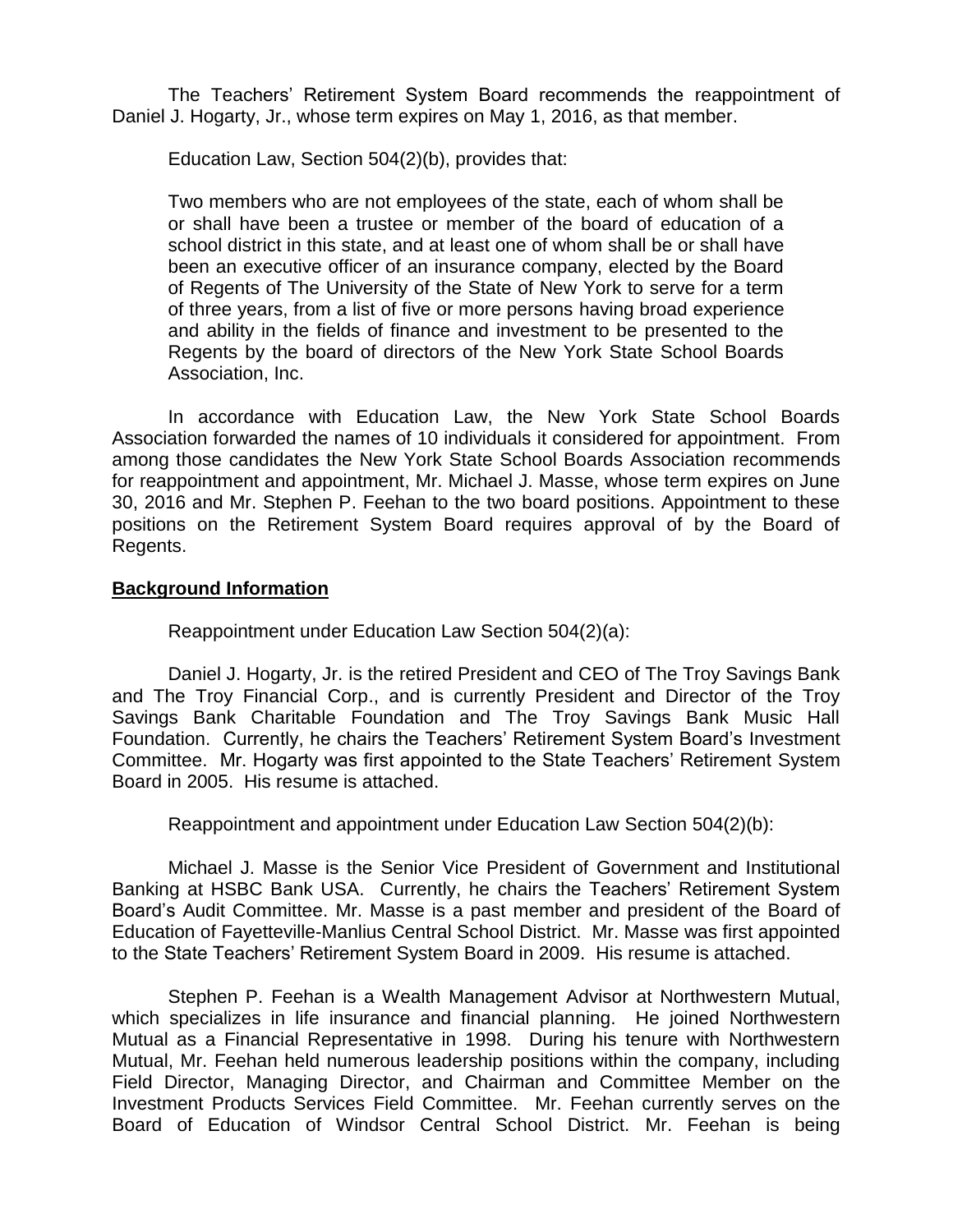recommended to assume the Teachers' Retirement System Board's seat currently held by R. Michael Kraus. After 24 years of service, Mr. Kraus is not seeking reappointment. Mr. Feehan's resume is attached.

## **Recommendation**

It is recommended that the Board of Regents approve the reappointment of Daniel J. Hogarty, Jr. for an additional three-year term commencing May 1, 2016 and expiring May 1, 2019 and Michael J. Masse for an additional three-year term commencing June 30, 2016 and expiring June 30, 2019 and the appointment of Stephen P. Feehan to a three-year term commencing June 30, 2016 and expiring June 30, 2019 to the New York State Teachers' Retirement System Board.

## **Timetable for Implementation**

If approved, Mr. Masse's and Mr. Feehan's terms will begin June 30, 2016 and Mr. Hogarty's term will begin May 1, 2016.

**Attachments**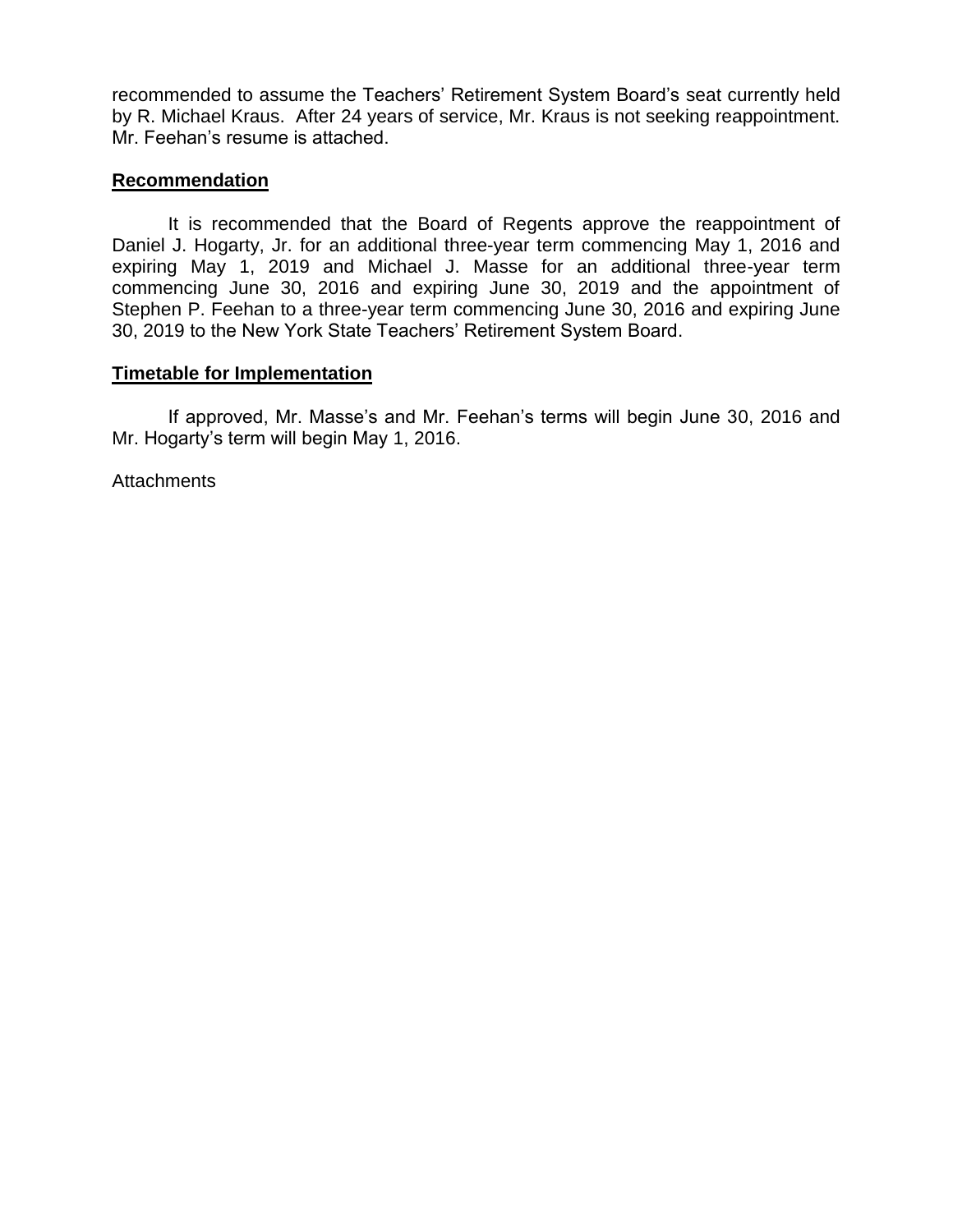### Daniel J. Hogarty, Jr.

Daniel J. Hogarty, Jr., retired President and CEO of The Troy Savings Bank and The Troy Financial Corp., is currently President and Director of The Troy Savings Bank Charitable Foundation and The Troy Savings Bank Music Hall Foundation. A leader in the banking industry, he began his career at First Trust Company of Albany, the predecessor of Bankers Trust Company, which was acquired by First American Bank of New York in 1984. Mr. Hogarty was elected President of The Troy Savings Bank in 1985, and became Chairman, President and Chief Executive Officer in 1987, remaining in that capacity until the bank was acquired by First Niagara Financial Group in January 2004.

In addition to his banking experience, he currently serves on a number of boards. He is a Trustee of the New York State Teachers Retirement System and the Troy Municipal Assistance Corporation. He has also previously served on the boards of the State of New York Banking Board, New York Business Development Corporation, The Arsenal Partnership, Hudson Valley Community College, The Sage Colleges, Maria College, LaSalle Institute, LaSalle School for Boys, Center for Economic Growth, and The Community Hospice. He was Director, Treasurer and Chairman of the Finance Committee of the University at Albany Foundation.

Mr. Hogarty has been the recipient of many awards, including The Business Review Executive of the Year, the Jewish National Fund Tree of Life Award, Greene County Council on the Arts Distinguished Service Award, the Arthritis Foundation Accolade for Service Award, the YMCA President's Award, Co-Distinguished Citizen Award from the Boy Scouts Twin Rivers Council, the Rensselaer County Chamber of Commerce Edward H. Pattison Award, The College of Saint Rose Community of Excellence Award and The Academy of the Holy Names Building the Future Award.

He is affiliated with a number of educational institutions, and is the recipient of awards from the Hudson Mohawk Association of Colleges & Universities, Christian Brothers Academy, and the University at Albany. He and his wife Ellen have jointly received the Monsignor Burns Memorial Award from Catholic Central High School, the LaSalle School's LaSallian Benefactor Award, and the Hart-Cluett Award from the Rensselaer County Historical Society.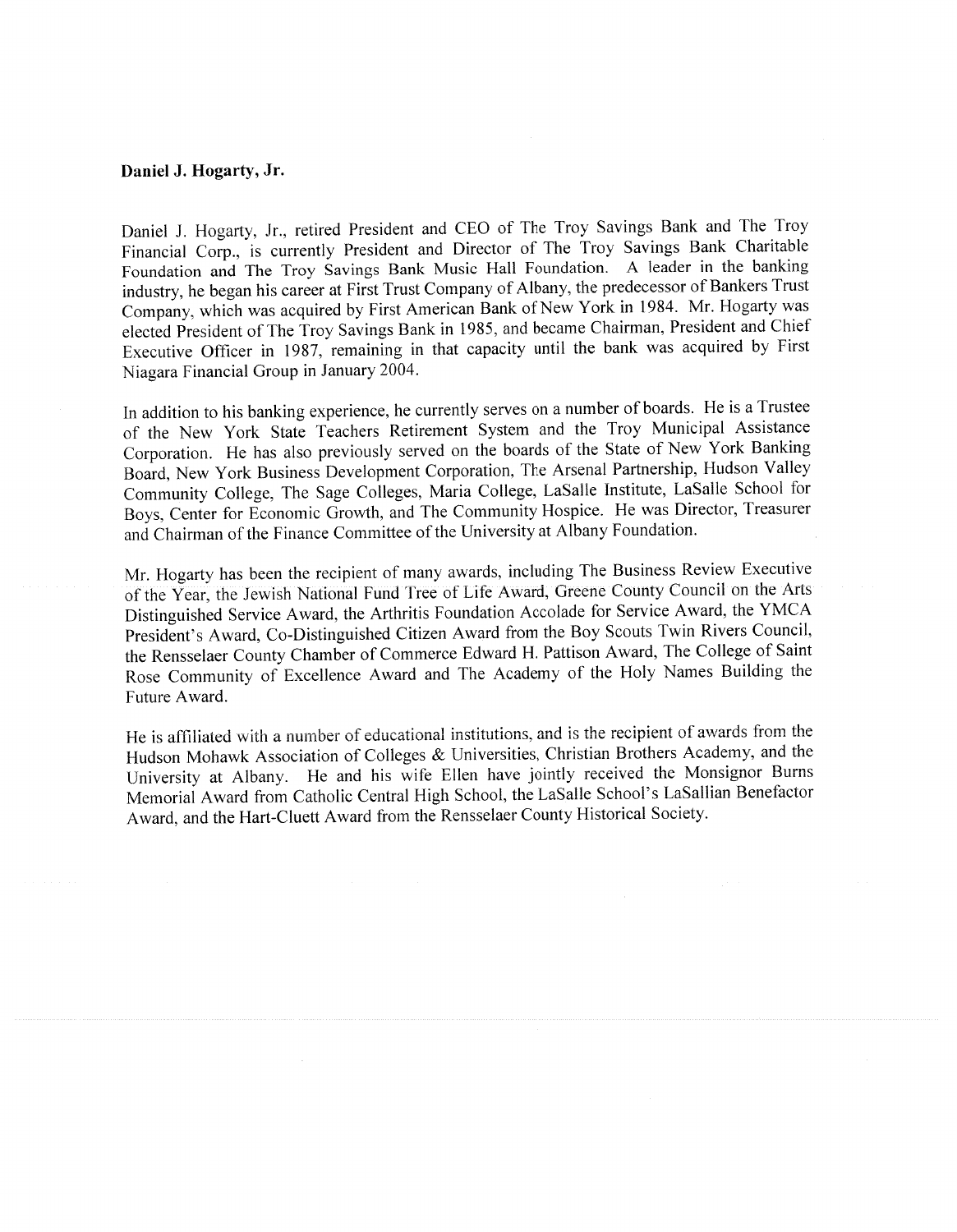## Stephen P. Feehan, MBA, CFP® WEALTH MANAGEMENT ADVISOR

stephen.feehan@nm.com Phone (607) 231-7300 · Fax (607) 348-0528

#### **Professional Summary**

Stephen P. Feehan joined Northwestern Mutual as a Financial Representative in 1998. During his tenure with Northwestern Mutual, Stephen has held numerous leadership positions within the company, including Field Director, Managing Director, and Chairman and Committee Member on the Investment Products Services Field Committee. Stephen currently serves as Field Delegate to Northwestern Mutual's Financial Representative Association (FRA) and as a member of Northwestern Mutual's Field Compensation Committee. Prior to his time with Northwestern Mutual, Stephen served as the Vice President of Operations for the Deposit Telephone Company.

As a Wealth Management Advisor, Stephen's objective is to bring an integrated approach to financial planning on behalf of his clients. Determining the goals and objectives are an important first step in this process, however, Stephen also believes that effective financial planning requires an interactive approach that coordinates his client's activities with existing advisors to provide a comprehensive financial plan that meets the needs of his clients. Once the plan is created and approved by the client, Stephen and his team work tirelessly to ensure the client's plan is implemented and their objectives are met. Once a plan is implemented, Stephen and his team focus their attention on periodic client reviews to determine if existing financial plans, investments and structures are still in line with their goals and objectives.

#### **Qualifications and Expertise**

Stephen has made education and training a priority throughout his career. The results of his efforts have materialized into the following degrees and credentials:

B.S. - Bachelors of Science, Economics - Albany State University, 1987 MBA-Masters in Business Administration-Binghamton University, 1990 ChFC®-Chartered Financial Consultant-American College, 2001 CLU®-Chartered Life Underwriter-American College, 2002 CFP®-Certified Financial Planner-Certified Financial Planner Board of Standards, 2003 AEP®-Accredited Estate Planner-National Association of Estate Planners Councils, 2003 CAP®-Chartered Advisor in Philanthropy-American College, 2005

#### **Personal and Community Involvement**

Stephen Feehan has served on numerous non-profit boards in the Binghamton area including: The Community Foundation for South Central NY (past Chairman), the Binghamton University Foundation, and the United Health Services Foundation (past Chairman). Stephen currently serves on the Windsor Central Schools Board of Education, Binghamton University's School of Management Advisory Committee (Chairman), the United Health Services Hospital Board and the Busfield Foundation.

Stephen is a lifelong resident of the area, and currently resides in Windsor with his wife Maureen, along with their three sons Dayne, Devon and Dylan.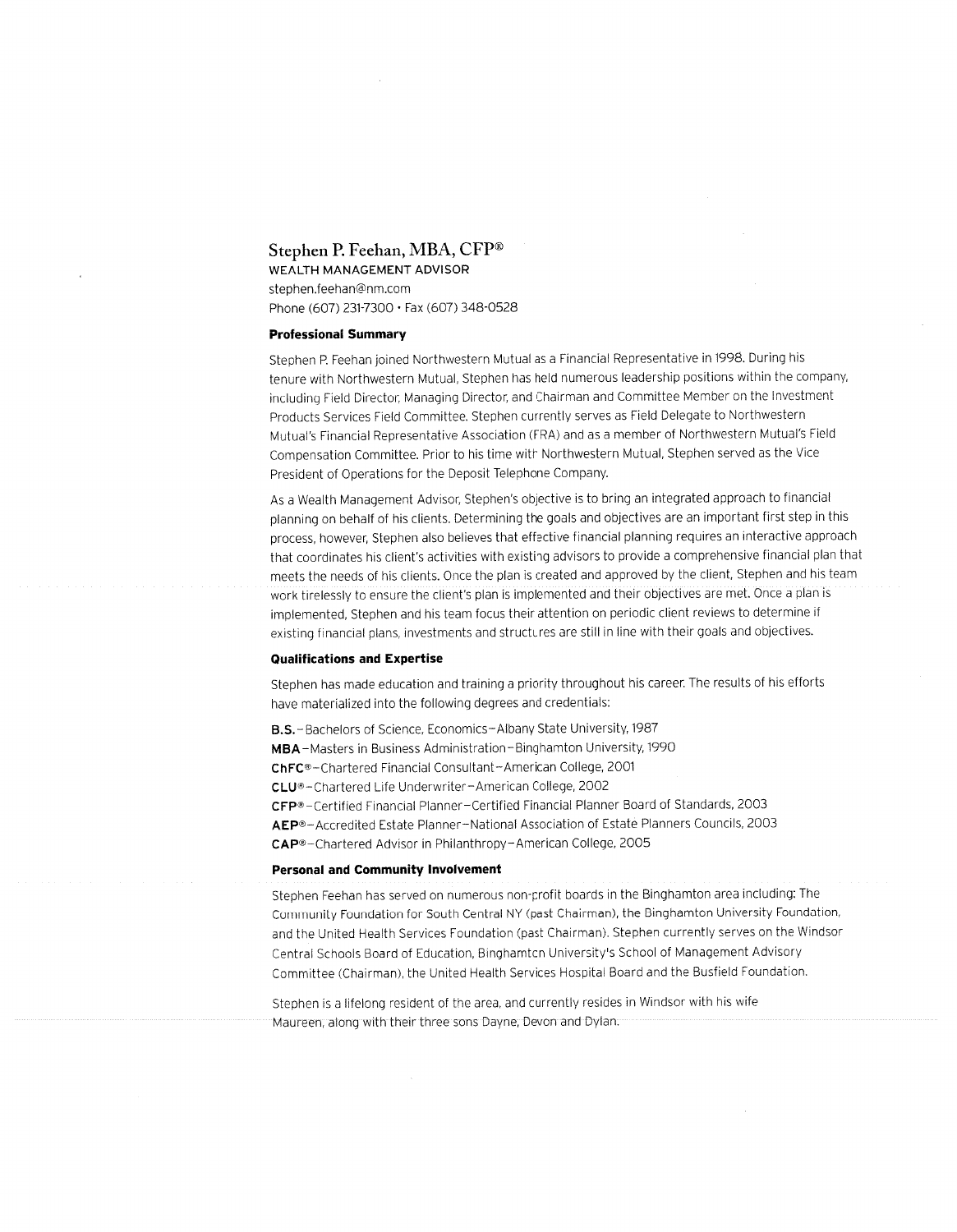## Michael J. Masse

## Home

### Work

3 Wheeler Avenue Favetteville, NY 13066  $(315)$  637-2205 (h)

520 John Carlyle St. #104 Alexandria, VA 22314  $315 - 263 - 1020$  (c)

michael.j.masse@gmail.com

HSBC Bank USA, N.A. 1401 Eve St. NW, Suite 500 Washington, D.C. 20005 (202) 496-8827 (w)  $(315)$  481-3796 (c)

michael.j.masse@us.hsbc.com

Professional experience HSBC Bank USA, N.A., December 2005 - Present

### **HSBC CEO Award Winner**

**Summary** - Recognized as a successful leader and team builder with broad range of banking experience, including commercial credit, middle market banking, public banking, and retail banking.

Senior Vice President, Government and Institutional Banking  $(Mav 2013 - Present)$ 

- Lead Team of Embassy Bankers managing commercial accounts for Foreign Embassy, Consulates and Missions in Washington DC, New York City, Miami, and Los Angeles.
- Attended Global Risk Management Program in Hong Kong September 2015.

**Commercial Executive, Senior Vice President Municipal Banking** (March  $2012 -$  April 2013)

- Commercial Executive in Syracuse and Albany Markets.
- Manager of Public Banking HSBC Bank USA, oversight of municipal business in New York State and other US markets, including New York City and Long Island.

CNY Retail District Executive, Senior Vice President Municipal **Banking** (March 2010 - March 2012)

- Responsible for Leadership of HSBC Retail Banking in CNY from Elmira Binghamton north to Canadian Border, 52 retail branches with  $400 +$  employees.
- **Responsible for Leadership of HSBC Municipal Banking Business** overseeing team of 15 covering New York State and adjacent markets - provided consultative services for HSBC west coast municipal business. (March 2010 - March 2012)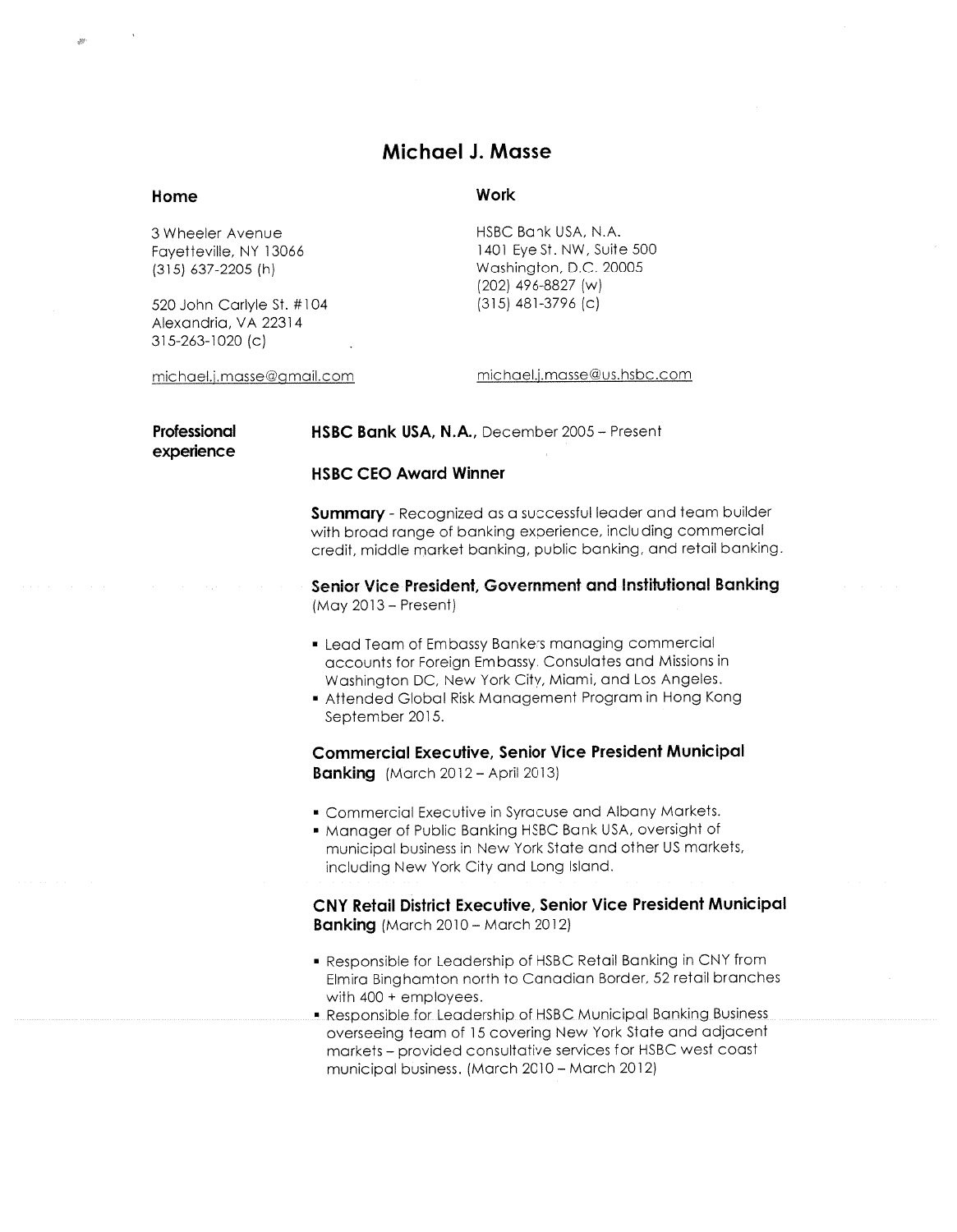### HSBC - continued

Senior Vice President/Municipal Banking (December 2005 -March 2010)

- Recruited back to HSBC to establish and lead Public Bankina business as part of bank's overall drive to increase deposits. Charaed with all aspects of establishing business including planning, structuring, marketing, recruiting, and leading Public Banking team. Awarded 'The CEO Award for HSBC North America' - 2008. Delivered 5 year financial plan in 3 years, achieving deliverables ahead of plan.
- Attended PFS Business Leaders Program December 2009.
- Attended Senior Management Sales & Leadership Development program in Hong Kong June 2007.

**JPMorgan Chase**, Syracuse, New York, (March 1991 - December 2005)

### **Senior Vice President/Municipal Banking**

Middle Market Banking - UpState East/Syracuse (October 2003)

Responsible for Syracuse/Utica municipal team, covering 11 county area in Central New York. Acting deputy to Upstate Government Manager in all aspects of government business.

Vice President/ Relationship Manager/Municipal Banking Middle Market Banking - UpState East/Syracuse (July 1996)

- Responsible for new business development; focusing on public school districts, towns and counties. Products offered included deposit services and loans, supported by a full array of cash management services.
- " Member Middle Market Banking Internet Advisory Board.

## Vice President/Senior Relationship Manager/Team Leader Middle Market Banking - UpState East/Syracuse (Chemical Bank/Pre-Merger)

• Responsible for new business development and managing assigned account relationships. Products offered included credit and deposit services, supported by a full array of commercial banking products offered to middle market customers.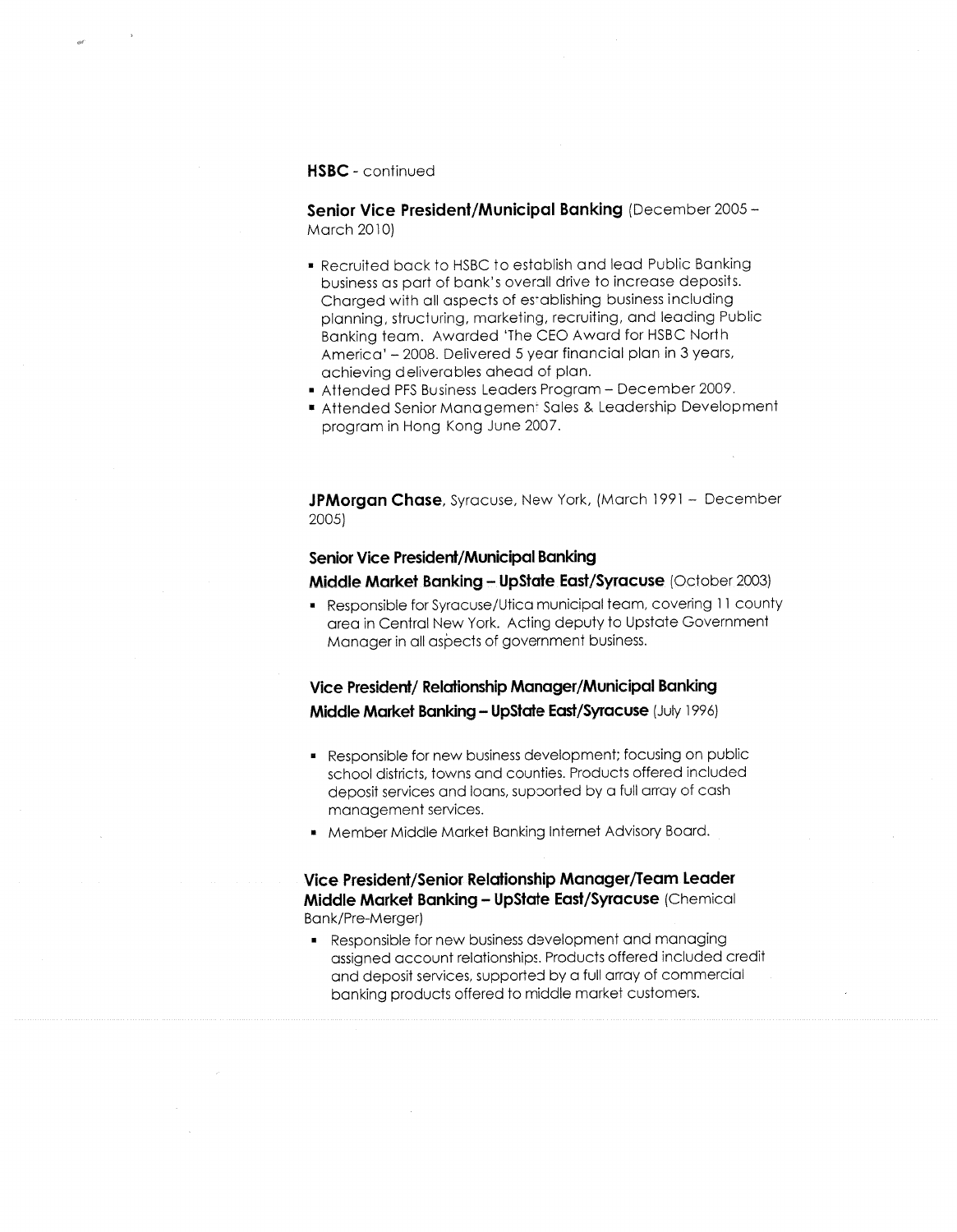Marine Midland Bank, NA, Rochester, New York - now HSBC Bank USA, NA (September 1984 – March 1991)

Commercial Executive, Vice President/Team Leader (January 1989/Binghamton)

• Managed commercial banking business for Southern Region. Managed team of nine lenders (MME & SME) and support personnel.

Vice President/Manager of Commercial Credit (June 1987)

Supervised credit analysis of commercial clientele requesting commercial loan accommodations. Trained commercial credit analysts. Implemented credit policy and procedures. Managed staff of 17 professionals and 10 staff.

Assistant Vice President/Eastern Banking (September 1984)

Relationship Manager for Middle Market Companies. Developed new business and managed loan portfolio. Regional representative for technology issues.

First Jersey National Bank, Jersey City, New Jersey (October 1982 -September 1984)

- **Assistant Vice President Perth Amboy, New Jersey (April 1994 -**September 1984)
- **Commercial Account Officer Delaware Valley, Atlantic City,** New Jersey (August 1983 - April 1984)
- **Commercial Account Officer Newark, New Jersey (October**  $\blacksquare$ 1982 - August 1983)

**Brener, Wallach & Hill, Attorney's at Law, Princeton, New Jersey (July** 1981 - October 1982)

**Comptroller/Business Manager Managed business operations** and prepared financial reports for internal/external use.

Princeton Bank & Trust Company, Princeton, New Jersey - later Chemical Bank (October 1979 - July 1981)

**Management Trainee** Commercial Banking Group